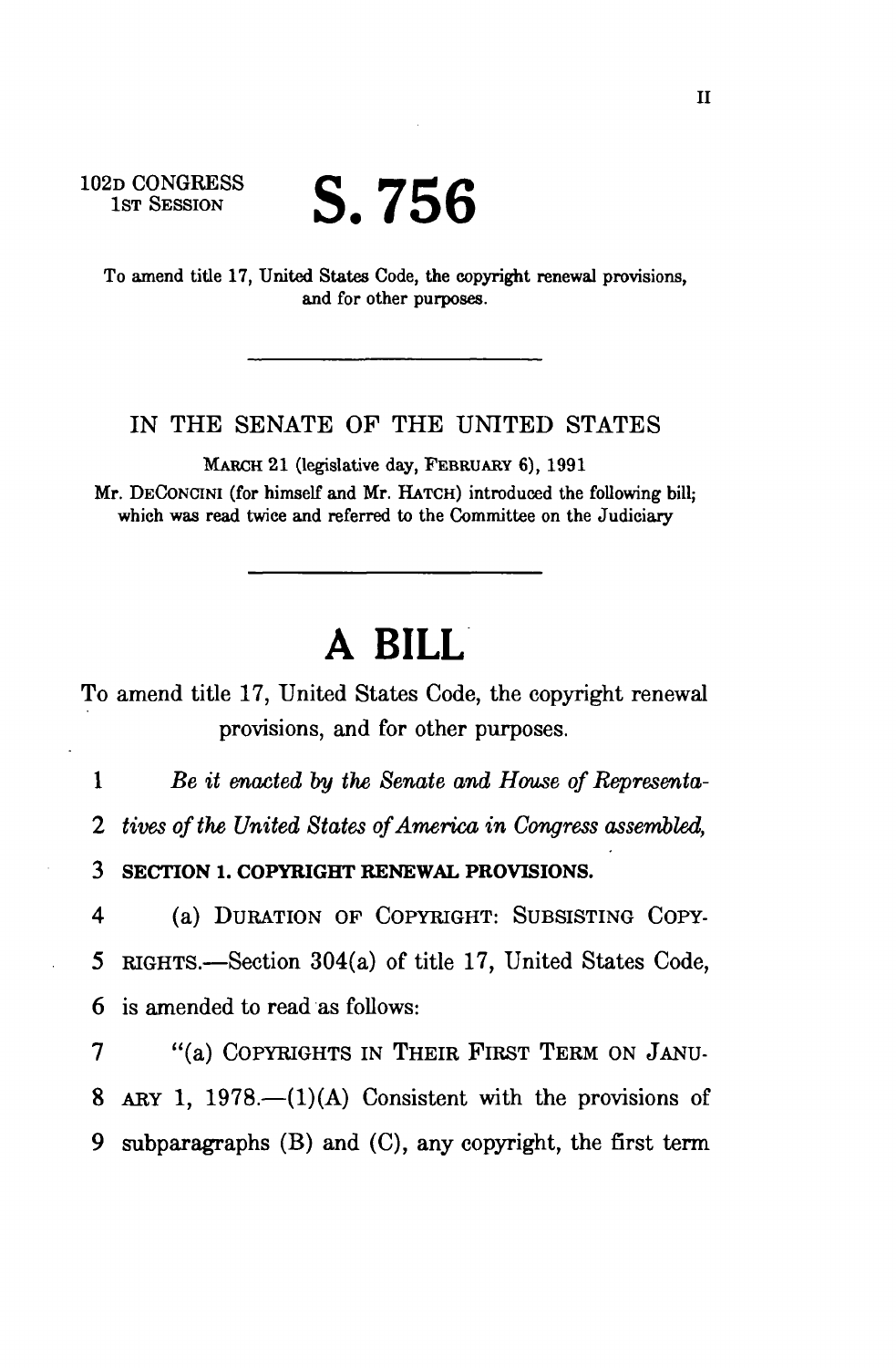1 of which is subsisting on January 1, 1978, shall endure 2 for 28 years from the date it was originally secured.

3 "(B) In the case of any posthumous work or of any 4 periodical, cyclopedic, or other composite work upon which 5 the copyright was originally secured by the proprietor 6 thereof, or of any work copyrighted by a corporate body 7 (otherwise than as assignee or licensee of the individual 8 author) or by an employer for whom such work is made 9 for hire, the proprietor of such copyright shall be entitled 10 to a renewal and extension of the copyright in such work 11 for the further term of 47 years.

12 "(C) In the case of any other copyrighted work, in-13 eluding a contribution by an individual author to a periodi-14 cal or to a cyclopedic or other composite work, the author 15 of such work, if still living, or the widow, widower, or chil-16 dren of the author, if the author be not living, or if such 17 author, widow, widower, or children be not living, then the 18 author's executors, or in the absence of a will, his or her 19 next of kin shall be entitled to a renewal and extension 20 of the copyright in such work for a further term of 47 21 years.

 $22$  "(2)(A) At the expiration of the original term of 23 copyright in a work specified in paragraph  $(1)(A)$  of this 24 subsection, the copyright shall endure for a renewed and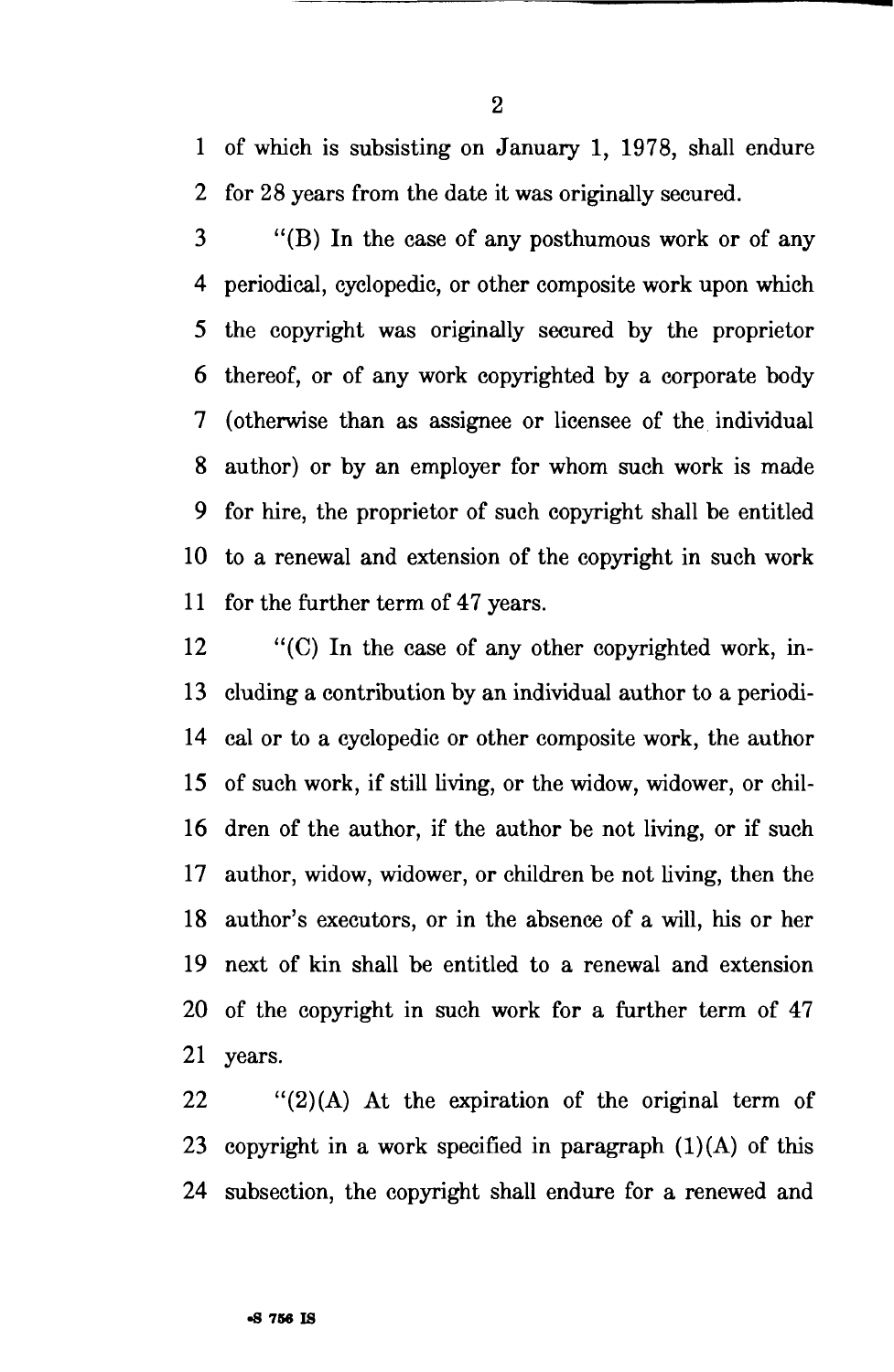1 extended further term of 47 years which shall vest upon 2 the beginning of such further term—

3 "(i) in the proprietor of the copyright if-4 "(I) an application to register a claim to 5 such further term shall have been made to the 6 Copyright Office and registered within 1 year 7 prior to the expiration of the original term of 8 copyright; or

9 "(II) no such application is made and reg-10 istered; and

11 "(ii) in the person or entity that was the propri-12 etor of the copyright on the last day of the original 13 term of copyright.

14 "(B) At the expiration of the original term of copy-15 right in a work specified in paragraph  $(1)(C)$  of this sub-16 section, the copyright shall endure for a renewed and ex-17 tended further term of 47 years which shall vest, upon, 18 the beginning of such further term—

19 "(i) in any person entitled under paragraph 20  $(1)(C)$  to the renewal and extension of the copyright, 21 if—

22 "(I) an application to register a claim to 23 such further term shall have been made to the 24 Copyright Office and registered within 1 year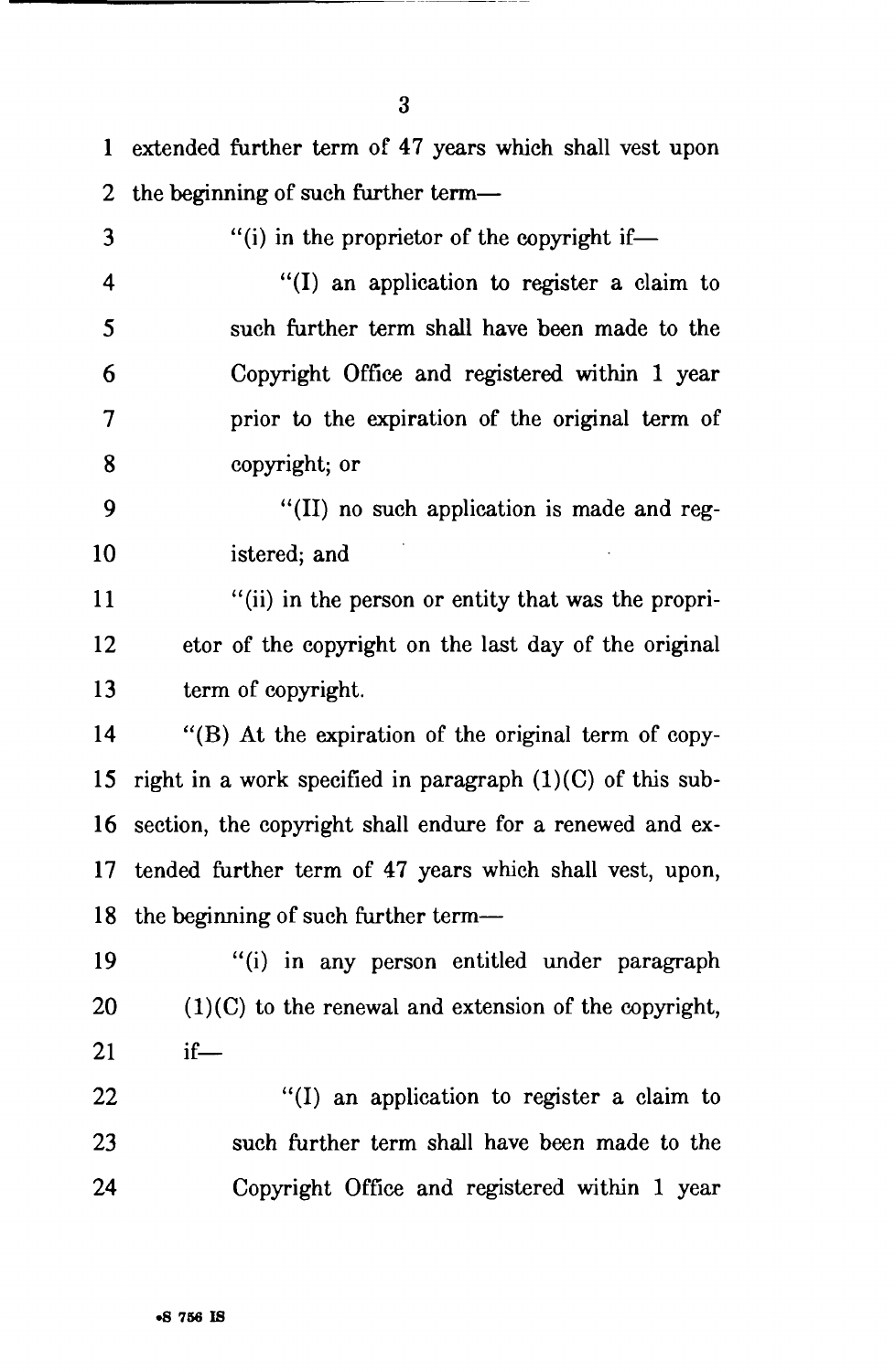| $\mathbf{1}$   | prior to the expiration of the original term of                              |
|----------------|------------------------------------------------------------------------------|
| $\overline{2}$ | copyright; or                                                                |
| 3              | "(II) no such application is made and reg-                                   |
| 4              | istered; and                                                                 |
| 5              | "(ii) in any person entitled under paragraph                                 |
| 6              | $(1)(C)$ , as of the last day of the original term of                        |
| 7              | copyright, to such further term of 47 years.                                 |
| 8              | $\lq(3)(A)$ An application to register a claim to the re-                    |
| 9              | newed and extended term of copyright in a work may be                        |
| 10             | made to the Copyright Office-                                                |
| 11             | "(i) within 1 year prior to the expiration of the                            |
| 12             | original term of copyright by any person entitled                            |
| 13             | under paragraph $(1)$ $(B)$ or $(C)$ to such further term                    |
| 14             | of 47 years; and                                                             |
| 15             | "(ii) at any time during the renewed and ex-                                 |
| 16             | tended term by any person in whom such further                               |
| 17             | term vested, under paragraph $(2)$ $(A)$ or $(B)$ , or                       |
| 18             | their successors or assigns, so long as the applica-                         |
| 19             | tion is made in the name of the vested statutory                             |
| <b>20</b>      | claimants.                                                                   |
| 21             | "(B) Such an application is not a condition of the                           |
| 22             | renewal and extension of the copyright in a work for a                       |
| 23             | further term of 47 years.                                                    |
| $\mathcal{D}$  | $\frac{((1) + (1) + (1))}{(1)}$ if an application to register a claim to the |

24 " $(4)(A)$  If an application to register a claim to the 25 renewed and extended term of copyright in a work is not

4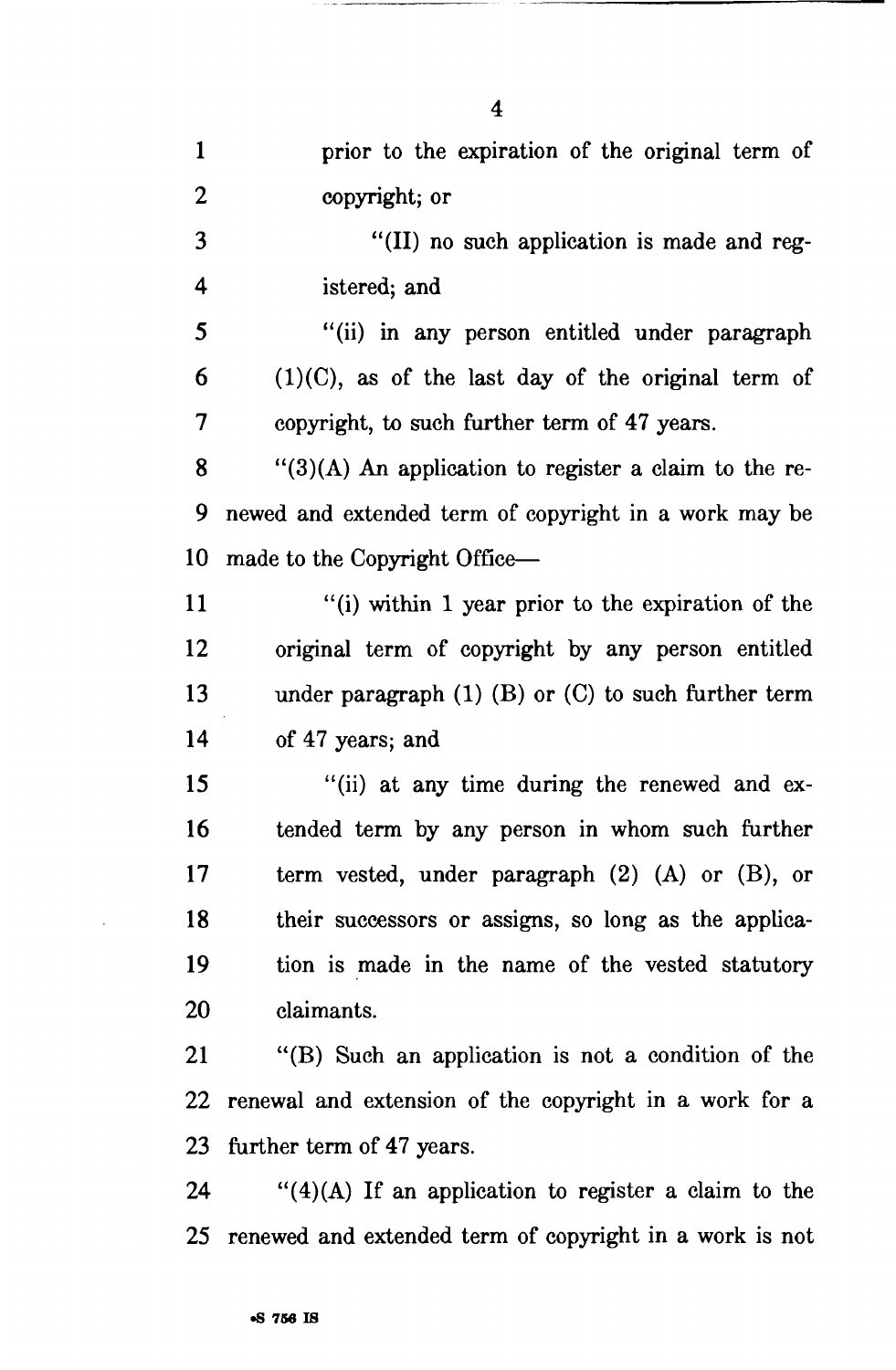1 made and registered within 1 year before the expiration 2 of the original term of copyright in a work, then a deriva-3 tive work prepared under authority of a grant made prior 4 to the expiration of the original term of copyright, may 5 continue to be utilized under the terms of the grant during 6 the renewed and extended term of copyright, but this 7 privilege does not extend to the preparation during such 8 renewed and extended term of other derivative works 9 based upon the copyrighted work covered by such grant.

10 "(B) If an application to register a claim to the re-11 newed and extended term of copyright in a work is made 12 and registered within 1 year before its expiration, the cer-13 tificate of such registration shall constitute prima facie 14 evidence as to the validity of the copyright during its re-15 newed and extended term and of the facts stated in the 16 certificate. The evidentiary weight to be accorded the cer-17 tificate of a registration of a renewed and extended term 18 of copyright made thereafter shall be within the discretion 19 of the court.".

20 (b) LEGAL EFFECT OF RENEWAL OF COPYRIGHT IS 21 UNCHANGED.—The renewal and extension of a copyright 22 for a further term of 47 years as provided under sections 23 304(a) (1) and (2) of title 17, United States Code (as 24 amended by subsection (a) of this section) shall have the 25 same effect with respect to prior grants of a transfer or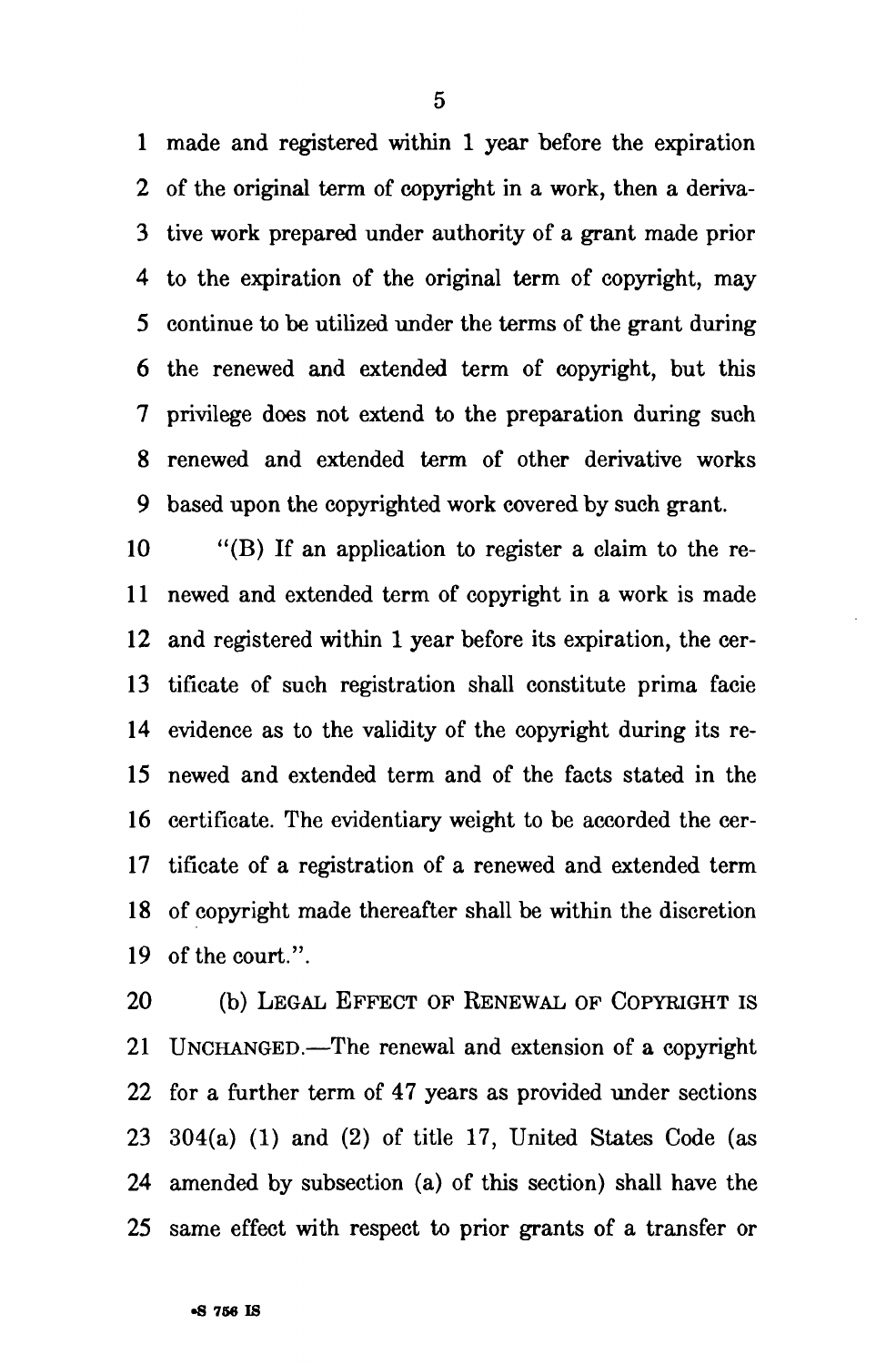1 license of the farther term as did the renewal of a copy-2 right prior to the effective date of this Act under the law 3 then in effect.

4 (c) REGISTRATION PERMISSIVE.—Section 408(a) of 5 title 17, United States Code, is amended to read as fol-6 lows:

7 "(a) REGISTRATION PERMISSIVE.—At any time dur-8 ing the subsistence of the first term of copyright in any 9 published or unpublished work in which the copyright was 10 secured before January 1, 1978, and during the subsist-11 ence of any copyright secured on or after that date, the 12 owner of copyright or of any exclusive right in the work 13 may obtain registration of the copyright claim by deliver-14 ing to the Copyright Office the deposit specified by this 15 section, together with the application and fee specified by 16 sections 409 and 708. Such registration is not a condition 17 of copyright protection.''.

18 (d) FALSE REPRESENTATION.—Section 506(e) of 19 title 17, United States Code, is amended to read as fol-20 lows:

21 "(e) FALSE REPRESENTATION.—Any person who 22 knowingly makes a false representation of a material fact 23 in the application for copyright registration provided for 24 by section 409, or in the application for a renewal reg-25 istration, or in any written statement filed in connection

6